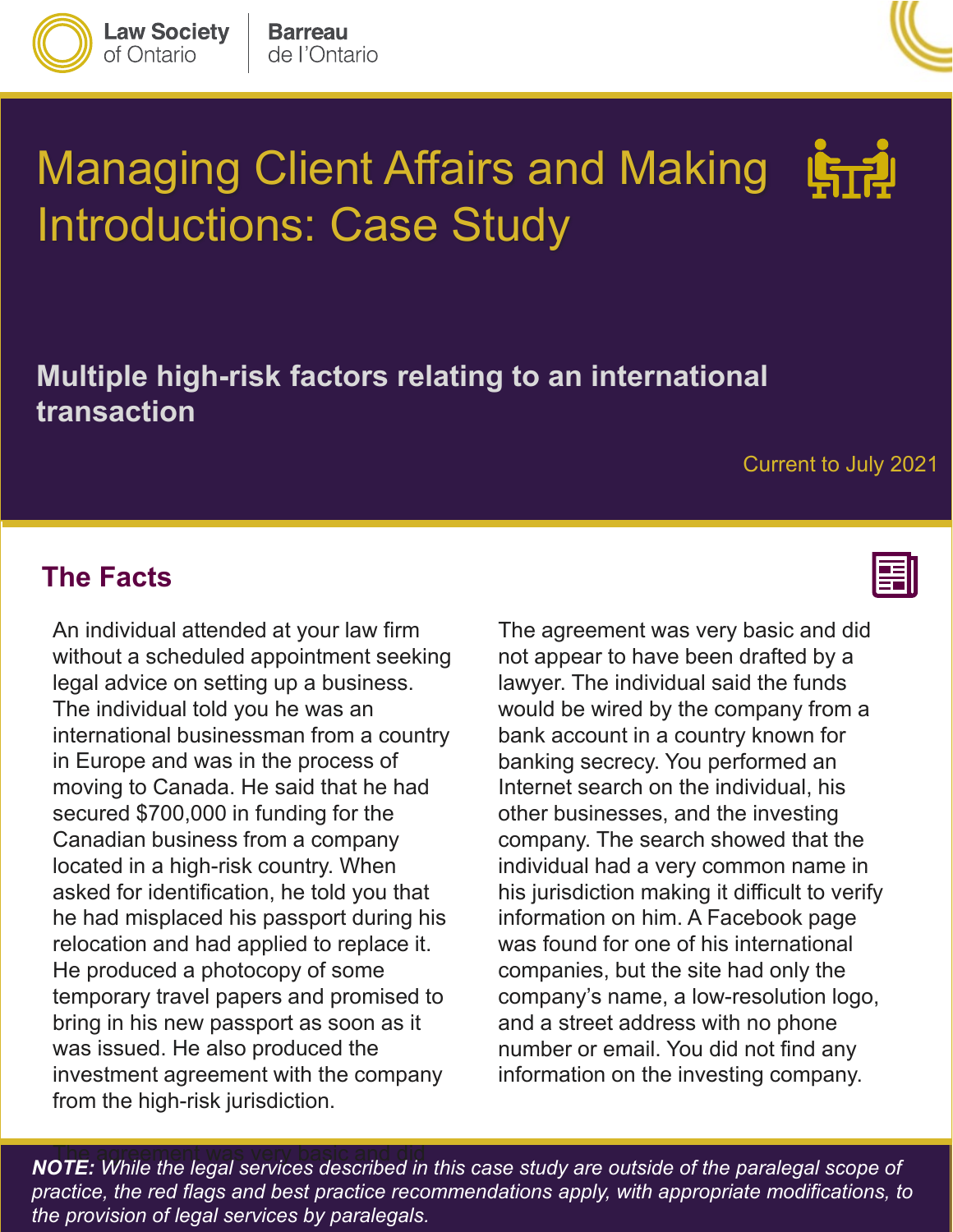# **Red Flags**



|  | Client shows up at your office without an appointment or prior phone or<br>email contact despite the relatively large investment at stake                                                                                                                                                                                               |
|--|-----------------------------------------------------------------------------------------------------------------------------------------------------------------------------------------------------------------------------------------------------------------------------------------------------------------------------------------|
|  | Client and investing company are both located in high-risk countries.<br>These are countries that have been identified by competent authorities<br>as posing a high risk for money laundering based on, among other<br>things, prevalence of corruption and financial crime, and weakness of<br>anti-money laundering laws and measures |
|  | Client's connection to the jurisdiction is unclear beyond desire to start a<br>business there                                                                                                                                                                                                                                           |
|  | Client is not able to present valid identification                                                                                                                                                                                                                                                                                      |
|  | There is little to no information available on the client, his business or<br>investing company                                                                                                                                                                                                                                         |
|  | The purported investment agreement documentation is<br>uncharacteristically simple for the nature of the transaction                                                                                                                                                                                                                    |
|  | Funding is arriving from a jurisdiction known for banking secrecy                                                                                                                                                                                                                                                                       |
|  |                                                                                                                                                                                                                                                                                                                                         |